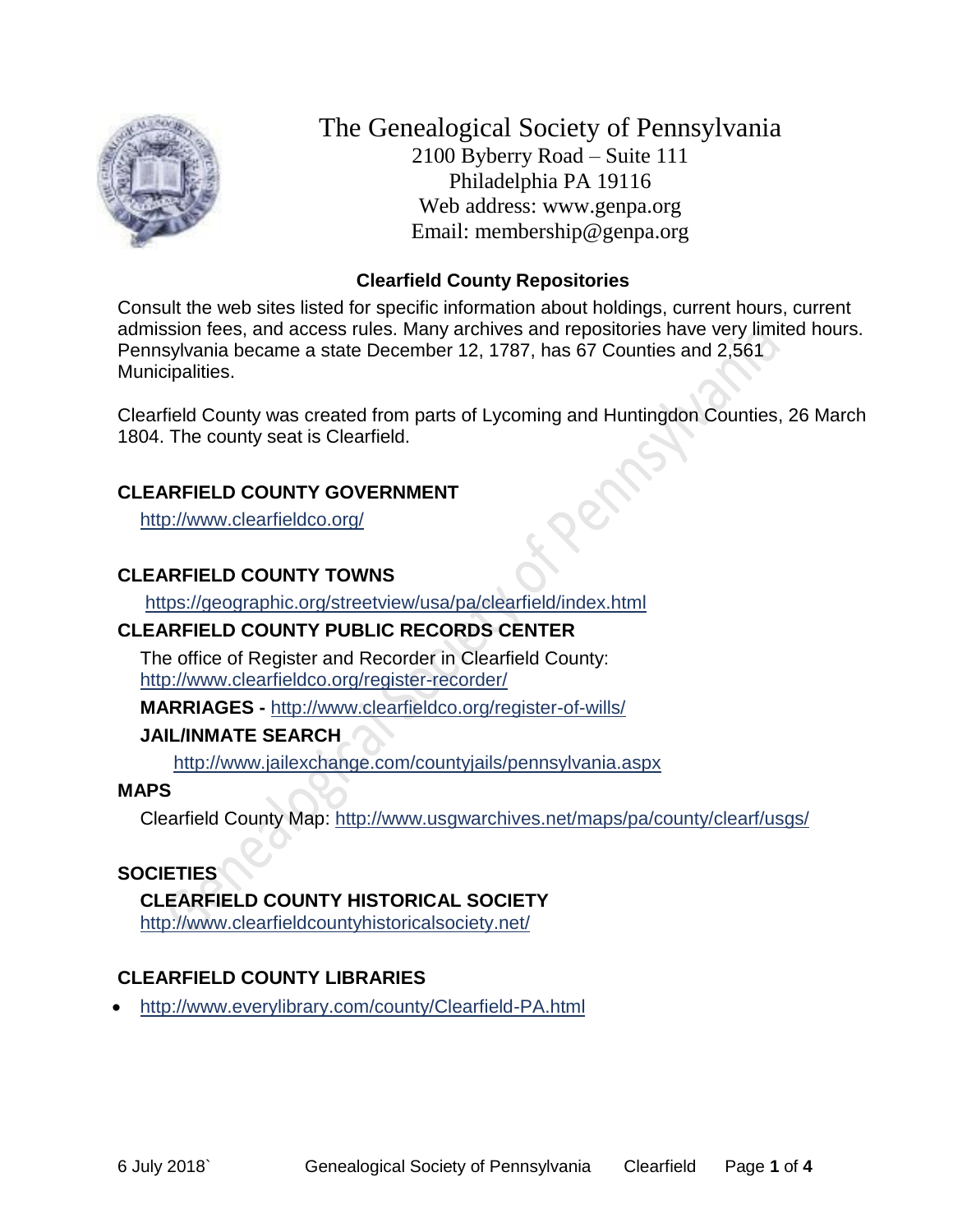### **RESOURCES**

- **Genealogical Society of Pennsylvania GSP** [http://GenPA.org](http://genpa.org/) **GSP Research** <https://genpa.org/research/>
- PAGenWeb **Clearfield** County <http://www.pagenweb.org/~clearfield/>
- Obituaries <http://www.legacy.com/obituaries/local/pennsylvania/clearfield-obituaries>
- **LDS** <http://ldsgenealogy.com/PA> [http://www.newspaperobituaries.net/pennsylvania/clearfield\\_county\\_obituaries.htm](http://www.newspaperobituaries.net/pennsylvania/clearfield_county_obituaries.htm)
- County Newspapers
	- o *The Progress* <http://www.theprogressnews.com/>
	- o *Gant Daily* <https://gantdaily.com/>
	- o *Raftsman's Journal* (1854-1948) <https://chroniclingamerica.loc.gov/lccn/sn85054616/>
- **Random Acts of Kindness** <https://www.raogk.org/>
- **Family Search LDS:** <https://familysearch.org/>Free site but does require a login Collection List <https://familysearch.org/search/collection/list> [https://www.familysearch.org/wiki/en/Clearfield\\_County,\\_Pennsylvania\\_Genealogy](https://www.familysearch.org/wiki/en/Clearfield_County,_Pennsylvania_Genealogy)
- **Collections at the Historical Society of Pennsylvania HSP**  <http://hsp.org/collections>
	- HSP is membership based and there is a fee 1300 Locust Street, Philadelphia, PA 19107 215-732-6200 ext. 235 or [membership@hsp.org](mailto:membership@hsp.org)
- **RG-47. RECORDS OF THE COUNTY GOVERNMENTS** Guide to African American Resources at the Pennsylvania State Archives <http://www.phmc.state.pa.us/bah/aaGuide/AA-RG-47.html>
- **National Archives of Philadelphia** (**NARA**) Mid Atlantic Region: [http://www.nara.gov/research\\_rooms/mid\\_atlantic/](http://www.nara.gov/research_rooms/mid_atlantic/) **Records Request Process**

National Archives 14700 Townsend Road Philadelphia, Pennsylvania 19154-1096 Telephone: (215) 305-2044 Fax: (215) 305-2038 E-mail: [philadelphia.archives@nara.gov](mailto:philadelphia.archives@nara.gov) <https://wwwarchives.gov/philadelphia>

### **Naturalizations: NARA**

Pennsylvania: Philadelphia, 1790-1991; Pittsburgh, 1820-1979; Erie, 1940-1972; Scranton, 1901-1990; Wilkes-Barre, 1943-1972; Williamsport, 1909-1913; and Harrisburg, 1911-1917

### **MILITARY**

The National Archives at Philadelphia (**NARA**), through its partners Ancestry.com and Fold3.com, provides access to records relating to the military service of individuals from the American Revolution through World War II. Please note that Official Military Personnel Files from World War I to the present are held by the National Archives at St. Louis. <https://www.archives.gov/st-louis>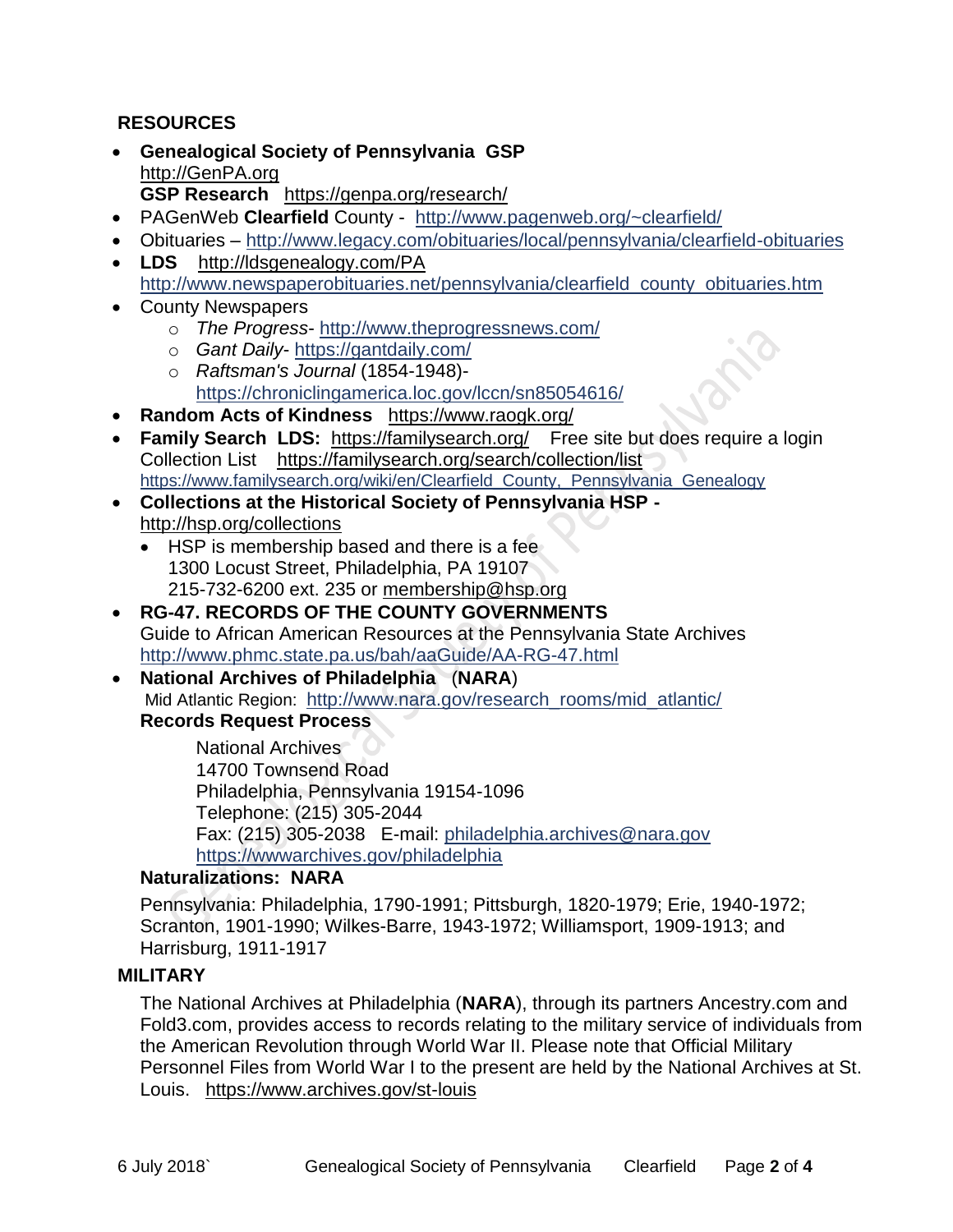World War I and World War II, Fourth Enumeration Draft Cards can also be accessed through our partner sites. In addition, Records of the Selective Service System, 1940- 1969, for individuals from Delaware, Maryland, Pennsylvania, Virginia, and West Virginia are available from the National Archives at St. Louis. Copies of World War I draft cards can be requested from the National Archives at Atlanta [\(Atlanta.archives@nara.gov](mailto:Atlanta.archives@nara.gov) ).

For information on obtaining World War II era and later draft cards, please see <http://www.archives.gov/st-louis/archival-programs/other-records/selective-service.html> <https://www.archives.gov/philadelphia/public/family-history.html#military>

#### **Pennsylvania Military Records Research Guide**

<https://www.raogk.org/pennsylvania-genealogy/pa-military-records/>

#### **Probate – Wills Administrations**

Probate records may include Person's exact death date, Names of the family members, Family relationships, Names of spouses of children, Residences, Adoption or guardianship of minor children or dependents, Worth of the property and land holdings, Evidence of occupation, religion, or military service

**Family Search:** Pennsylvania Probate Records, 1683-1994 <https://familysearch.org/>

This collection includes probate records created in Pennsylvania counties. The records include wills, estate records and indexes.

### **State of Pennsylvania Vital Records**

The **Pennsylvania State Archives** collects, preserves and makes available for study the permanently-valuable public records of the Commonwealth, with particular attention given to the records of state government.

Mailing address: 350 North Street Harrisburg, PA 17120 Email: Email PA State Archives Phone: (717) 783-3281

GPS address: 801 North 3rd Street Harrisburg, PA 17102 Coordinates: 40.266080, - 76.886053

# **BIRTH CERTIFICATES**, 1906-1910

The Division of Vital Records (DVR) maintains birth records that occurred in Pennsylvania from 1906 to the present.

For information on public records (births occurring from 1906 to 1910), click on Pennsylvania State Archives <http://www.phmc.pa.gov/archives/Pages/default.aspx>or our Genealogy page.

[http://www.health.pa.gov/MyRecords/Certificates/Genealogy/Pages/14125.aspx#.WNvL](http://www.health.pa.gov/MyRecords/Certificates/Genealogy/Pages/14125.aspx#.WNvLKfkrJHY) **[KfkrJHY](http://www.health.pa.gov/MyRecords/Certificates/Genealogy/Pages/14125.aspx#.WNvLKfkrJHY)** 

### **Death Certificates**, 1906-1965

Original birth certificates for 1906-1910 and death certificates for 1906-1965 are available at the State Archives. Digital copies of the 1906-1908 birth certificates and the 1906-1963 death certificates may be found on Ancestry.com. Pennsylvania residents can access these records free of charge through Ancestry.com Pennsylvania. A free account can be created.